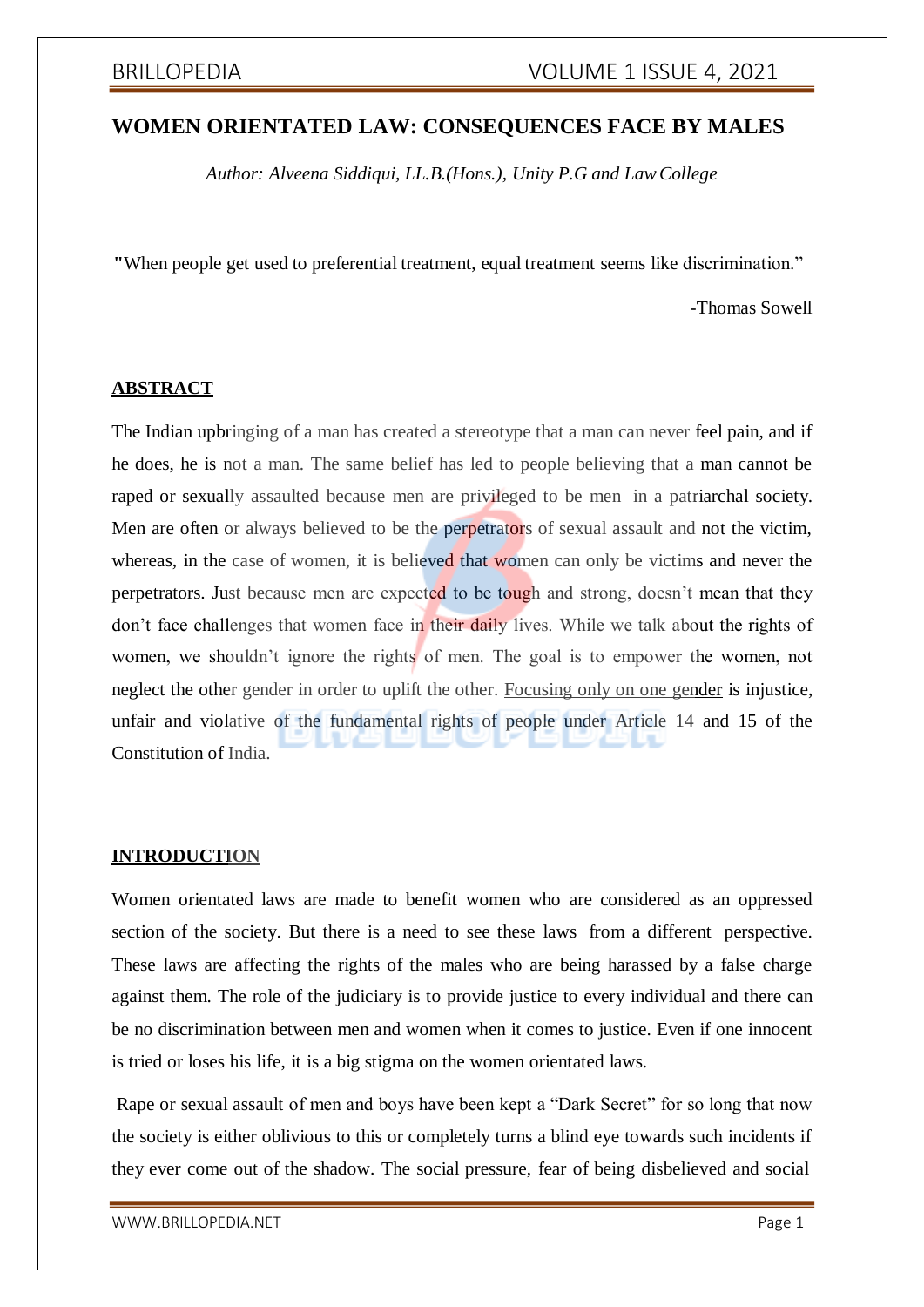backlash stop the male victims of sexual assault from opening up to anyone about these difficult and painful incidents, encouraging the perpetrators to go on hunting their prey. Judging from the findings of a recent Economic Times-Synovate survey, the men need to be incorporated in that bill ASAP. Of the 527 people queried across seven cities – Bangalore, Chennai, Delhi, Hyderabad, Kolkata, Mumbai and Pune – 19% said they have faced some kind of sexual harassment at office. In Bangalore, 51% of the respondents had been sexually harassed, while in Delhi and Hyderabad, 31% and 28% of those surveyed said they had been sexually harassed. Around 38% of the respondents across 7 cities in India said that in today's workplaces, "men are as vulnerable to sexual harassment as women."<sup>1</sup> The biggest reason why these cases were never reported was "social ridicule" and because they felt they wouldn't be believed due to India's social beliefs

Data shows that maximum males commit suicide due to mental trauma which they suffer from because of false allegations charged by their female counterparts than the stress of workloads or any other reasons. Sec. 498-A, 376 of IPC, 1860 and sec. 125 of CrPC, 1973 have been mostly used by females to humiliate men. These legislations are made by Parliament to protect the women from any kind exploitation but the result of this had backfired and women themselves started humiliating males. This can be the main reason that introducing legislation against marital rape is still a debatable topic

# **LAWS ONLY IN FAVOUR OF WOMEN IN WHICH MEN ARE EXCLUDED:-**

Laws should be made for protection of all the individuals but ,by INDIAN Constitution Article 15(3)- State can make law in favour of women and children,

### **Constitutional Privileges**

(Article 15) Prohibition of discrimination on grounds of religion, race, caste, sex or place of birth.

(Article 15(1))The State shall not discrimination against any citizen on grounds only of religion, race, caste, sex, or place of birth or any of them. (Article 15(3)) The State to make any special provision in favour of women and children

[WWW.BRILLOPEDIA.NET](http://www.brillopedia.net/) And the state of the state of the state of the state of the state of the state of the state of the state of the state of the state of the state of the state of the state of the state of the state of the

<sup>1</sup> Rape in India, Wikipedia, https://en.wikipedia.org/wiki/Rape\_in\_India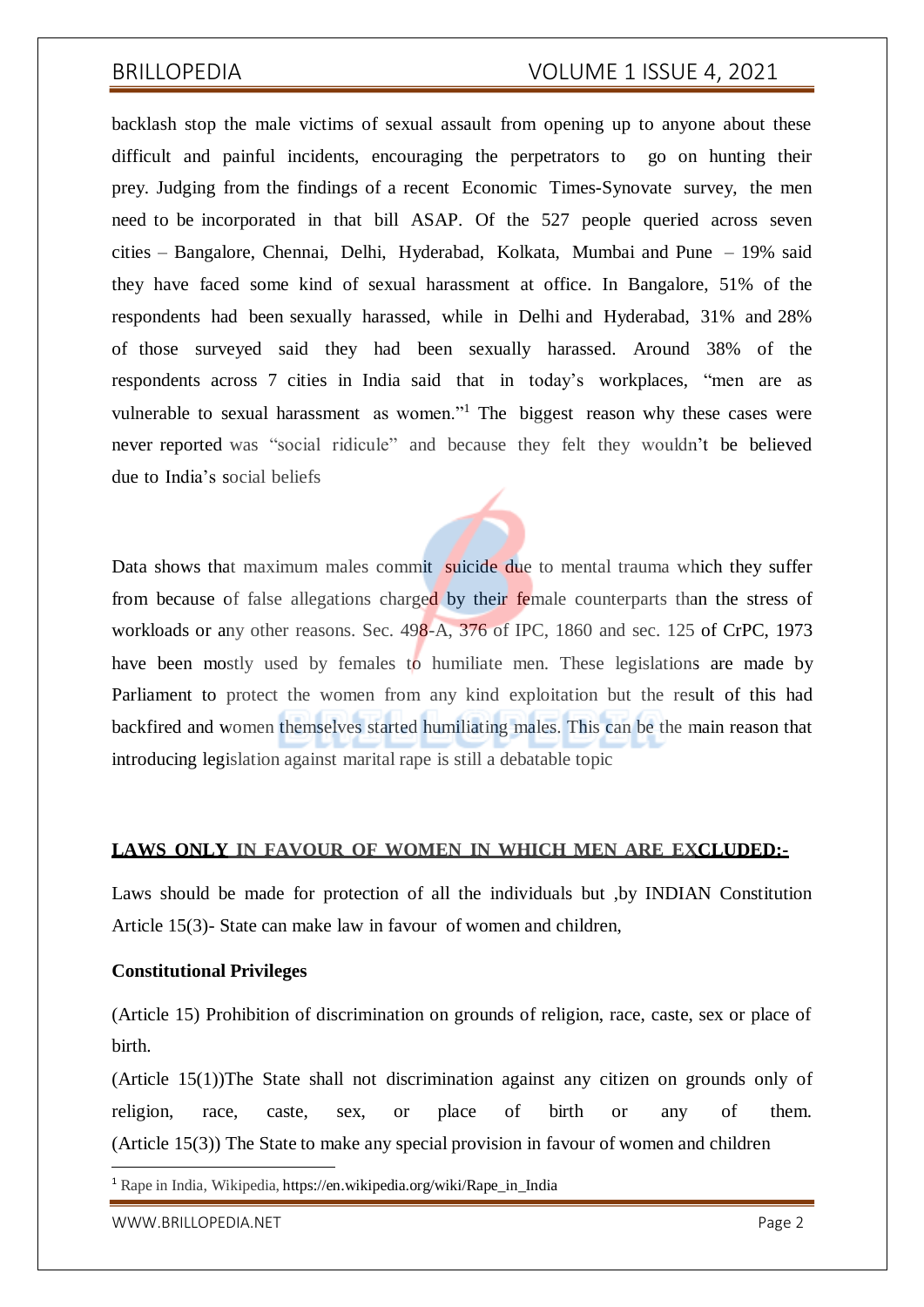(Article 51(A) (e)) is related to women. It states that; It shall be the duty of every citizen of India to promote harmony and the spirit of common brotherhood amongst all the people of India transcending religion, linguistic, regional or sectional diversities; to renounce practices derogatory to the dignity of women.

Article 243 D (3) and Article 243 T(3) provide for reservation of not less than one third of total number of seats in Panchayats and Municipalities for women to be allotted by rotation to different Constituencies.

Article 243 D(4) T(4) provides that not less than one third of the total number of officers of chairperson in the Panchayat and Municipalities at each level to be reserved for women.[2]

# **Dowry death**

[Section 304-B o](https://indiankanoon.org/doc/653797/)f IPC is a provision made to protect the women from cruelty by her husband and in-laws for dowry. It is presumed that if a woman dies within seven years of her marriage and her husband or in-laws were demanding dowry, then they were responsible for her sudden death. This provision protects women but what about men. There is no such rule that if a husband dies within seven years of marriage the wife can be held liable.

- The Indian Constitution (LLOPEDIA
- Dowry Prohibition Act 1961

The law should be such that which protects the rights of each and everyone in the society and not only the females. Also, a proper enquiry should be there about the reason for the death of the women and not directly putting the blame on the husband and the in-laws as the assailant.

# **Maintenance of wife by the husband**

[Section 125 o](https://indiankanoon.org/doc/1056396/)f the Code of [Criminal Procedure, 1973 m](https://indiankanoon.org/doc/1056396/)entions that a person is supposed to maintain his wife, children and his parents who are unable to maintain themselves. Even if the wife earns, that income is not enough to support her and the husband has to provide for her needs.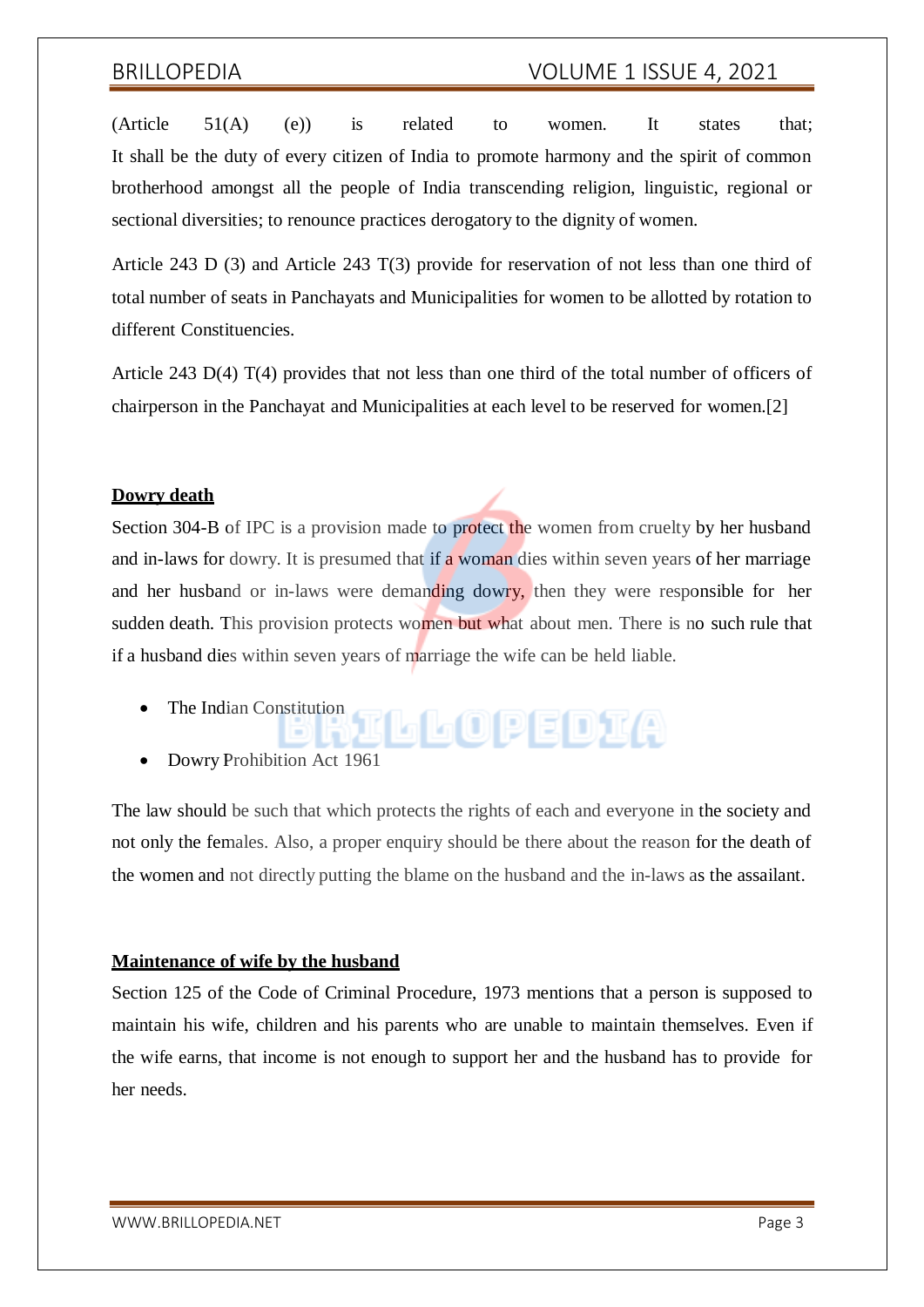[Section 37 o](https://indiankanoon.org/doc/1708335/)f the Special Marriage Act provides that the husband has to maintain his wife from his property after divorce until there is a change in her circumstances like she is remarried or has turned immoral.

[Section 18 o](https://indiankanoon.org/doc/1727980/)f the Hindu Adoption and Maintenance Act states that a Hindu wife has a right to be maintained by her husband throughout her lifetime

[Section 3 o](https://indiankanoon.org/doc/976981/)f the [Muslim Women\( Protection of Rights on Divorce\) Act, 1986 s](https://www.indiacode.nic.in/handle/123456789/1873?locale=en)tates that a divorced Muslim woman is entitled to be maintained by her ex-husband during the period of iddat.

[Section 37 o](https://indiankanoon.org/doc/1799408/#%3A~%3Atext%3D%E2%80%94%2037%20%5BWhere%20a%20decree%20of%2Cexceeding%20her%20own%20life%2C%20as%2C)f the [Divorce Act, 1869 p](https://indiankanoon.org/doc/806295/)rovides that the husband has to provide maintenance to his wife throughout her life when a decree of dissolution or decree of judicial separation is passed.

These all laws which are mentioned above provide for the maintenance of a wife by her husband but no provisions are there which talk about a husband being maintained by his wife. There may be a situation where the husband can also need maintenance but that criteria is not provided in the above-discussed provisions. In Family Law, a wife is supported when it comes to divorce and maintenance. [Section 125](https://indiankanoon.org/doc/1056396/) of CrPC provides that if the husband is unable to provide for the maintenance of his wife, a warrant may be issued against him for recovery. Even when it comes to the custody of a child, preferably it is the wife who receives it for at least the child who is below 5 years of age. In adoption cases too, a single male is not allowed to adopt a female child. These all laws have loopholes which affect the males drastically.

# **False dowry cases**

This is the most critical situation these days. Law take strict actions against the one taking or supporting dowry. This was one of the best thing done until and unless women started misusing the law in their favour. Women these days often register false dowry cases to threaten her husband and his family and also to get benefits of her marital life. The sad part is there are rarely cases where a men can prove his innocence and mostly is found guilty despite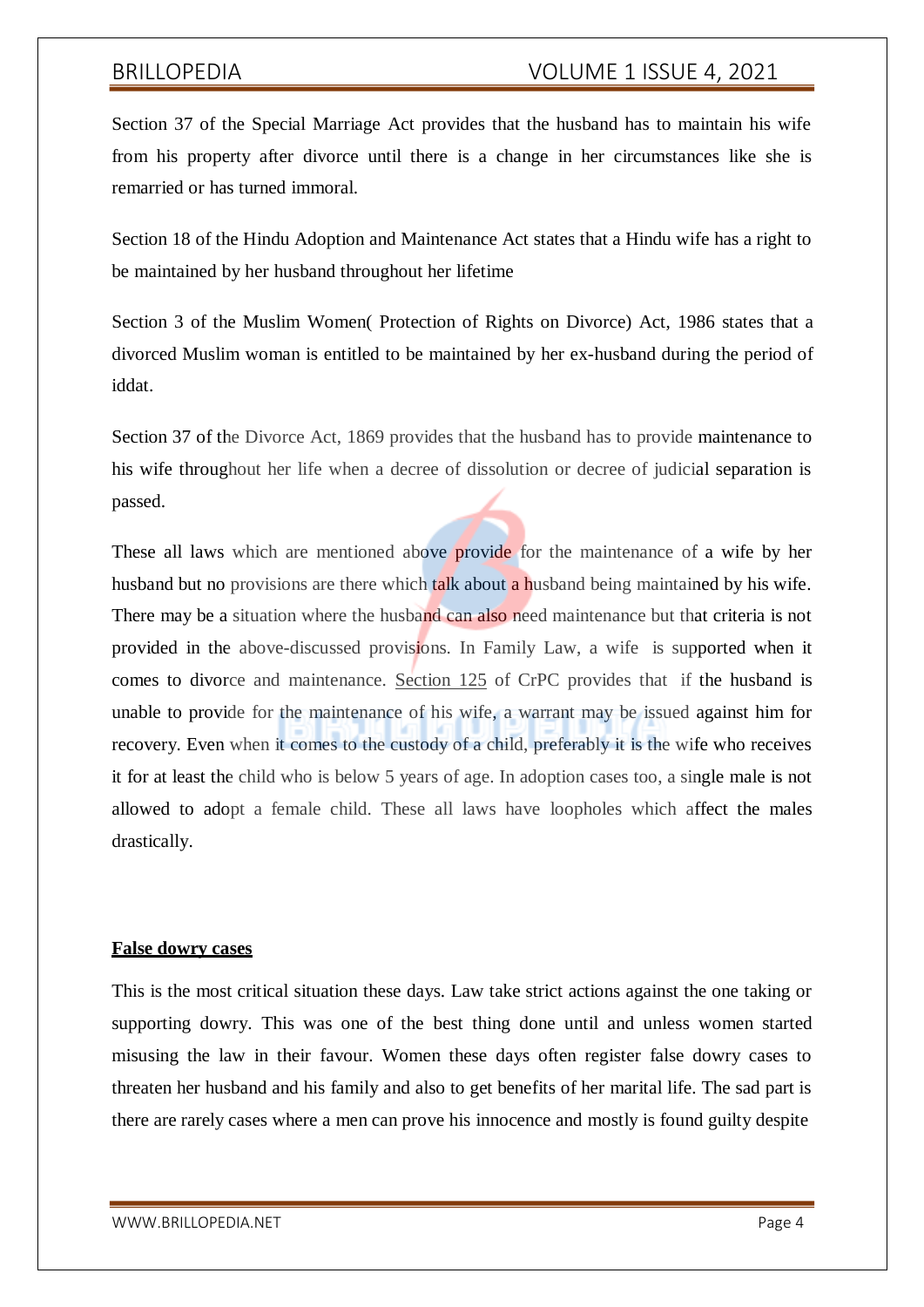of doing nothing. Though, the law in many states have made changes to verify whether a man is accused of such case.

In case of Dr. N.G. Dastane Vs. S. Dastane  $\frac{2}{3}$ , SC held that although physical cruelty is presumed to be done mainly by husband being the powerful but mental cruelty can be done by both husband and wife. Even wife can do mental cruelty on husband. In case of Anil Bharadwaj Vs. Nimlesh Bharadwaj<sup>3</sup>, court held that if a wife refuses to have sexual intercourse with her husband without any reasonable cause will amount to cruelty.

### **False rape and other charges**

Usually, in rape cases women are considered to be the victim and there are high chances of women getting the case in favour. If a women reports a rape case, the culprit will immediately be taken into custody and will anyhow be looked down in a society as Indian people stands for rape victims. Taking advantage of the strong feminism movement, there are women who report false rape cases intending to take revenge or any such grudges etc. and thus many innocent men has to face punishment for things they did not do. Also, their whole life is a taint. Some even prefer to end up with their life.

BRILLOPEDIA

### **Domestic violence**

The laws which are mostly misused are Section 498-A and Section 376 of [Indian Penal Code.](https://www.indiacode.nic.in/handle/123456789/2263?locale=en) Section 498-A of IPC deals with the subjugation of women to cruelty by her husband or her in-laws. The first point that the IPC nowhere mentions about, is the cruelty towards men which is also a possibility. It is not necessary that only women can be subjected to cruelty but some of them are capable of subjecting men to cruelty too. IPC mentions cruelty by men and not by a person which can cover within its ambit both men and women. When the woman or her relative's file complaint in the police station, an action is taken against the husband immediately. The husband, along with his family members, can be put behind the bars for 3 years and fine.

[WWW.BRILLOPEDIA.NET](http://www.brillopedia.net/)

<sup>2</sup> AIR 1975 1534

<sup>3</sup> AIR 1987 Delhi 111, ILR 1986 Delhi 383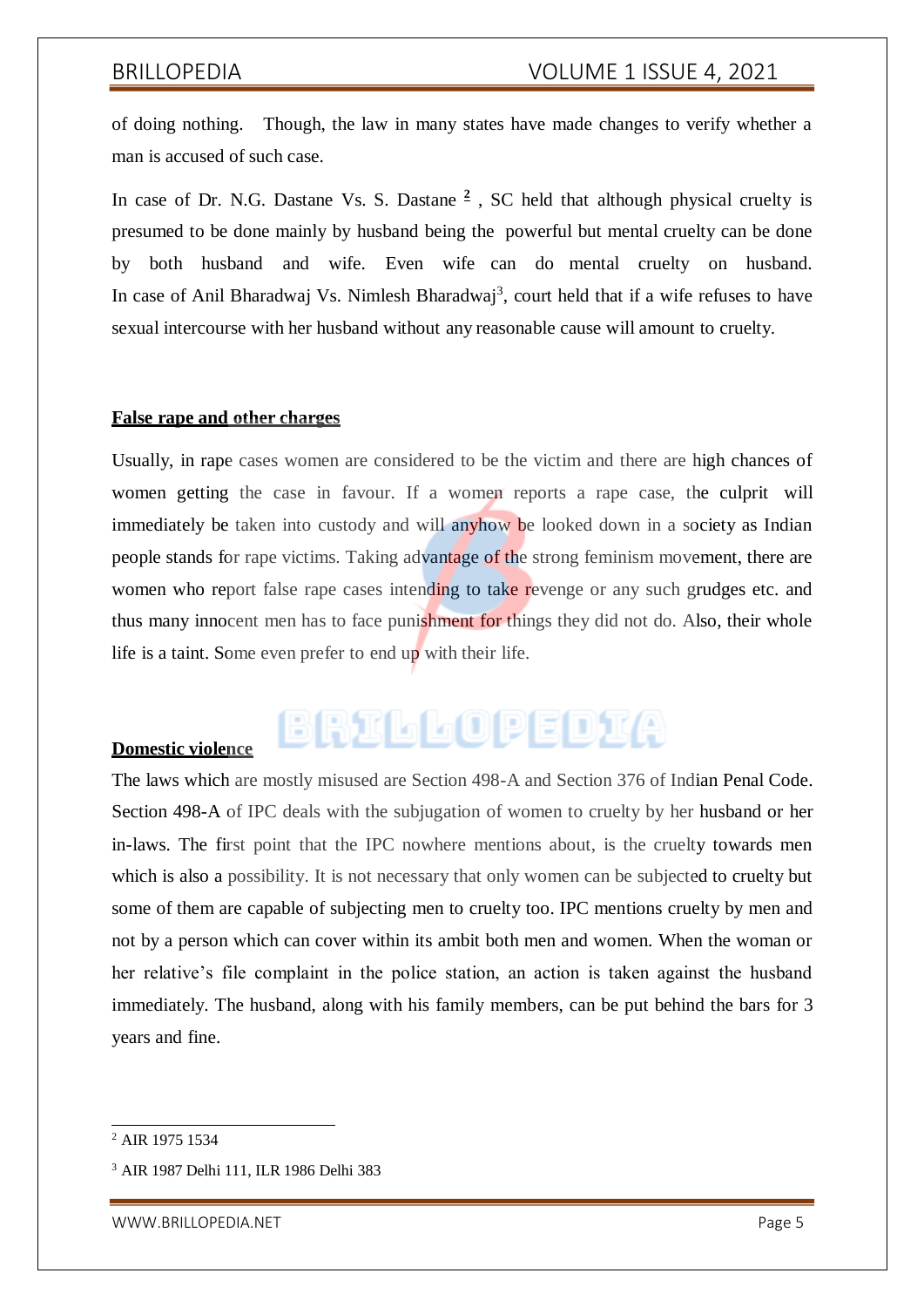It is a non-bailable, cognizable (the police officer can arrest without warrant) and noncompoundable (a complaint cannot be compounded just by withdrawing the case but has to be quashed by the High Court) offence. Also, the public view in such cases is that the husband is the one who is guilty and mostly the decisions in such cases are in favour of the women.

The tears of females are visible to everyone but no one sees the tears of men. There are so many false cases of domestic violence being lodged and innocent people are being put behind the bars. The family of the husband too is arrested in most of the cases and has to face humiliation in the society and also ill-treatment of the authorities.

These surveys and studies from various countries indicate that domestic violence among men at the hands of their wives or from their intimate partner is not uncommon. Appropriate provisions should be there to deal with domestic violence in a more neutral way.<sup>4</sup>

In a study of 1000 married men among the various age groups from 21-49 years of age in the rural villages of Haryana, [52.4% o](http://www.ijcm.org.in/article.asp?issn=0970-0218%3Byear%3D2019%3Bvolume%3D44%3Bissue%3D1%3Bspage%3D35%3Bepage%3D38%3Baulast%3DMalik)f males experience gender-based violence in India. 51.5% of males have experienced some sort of torture or violence at the hands of their wives or their intimate partners in their lifetime. [10.5% o](http://www.ijcm.org.in/article.asp?issn=0970-0218%3Byear%3D2019%3Bvolume%3D44%3Bissue%3D1%3Bspage%3D35%3Bepage%3D38%3Baulast%3DMalik)f males have experienced gender-based violence at the hands of their wives or intimate partners in the last 12 months.<sup>5</sup>

BRILLOPEDIA

# **Reasons why domestic violence cases against men go unreported**

There are many reasons for which men often do not reveal the violence they face by their spouses or by their intimate partners.

1. General Stereotypes against males– Men often feel discriminated against or feel uneasy in opening up about the violence that they face because they feel ashamed that they will be judged and will be labelled as wimpy and effeminate. They think their struggle against violence will go in vain because of gender-specific laws and provisions that are given in the Indian [Constitution. T](https://indiankanoon.org/doc/237570/)hey feel that they have failed the role of protector in nurturing their families.

<sup>4</sup> Findlaw ~ domestic violence against men

<sup>5</sup> https:[//www.aihw.gov.au/reports/domestic-violence/family-domestic-sexual-violence-in](http://www.aihw.gov.au/reports/domestic-violence/family-domestic-sexual-violence-in-)australia-2018/contents/summary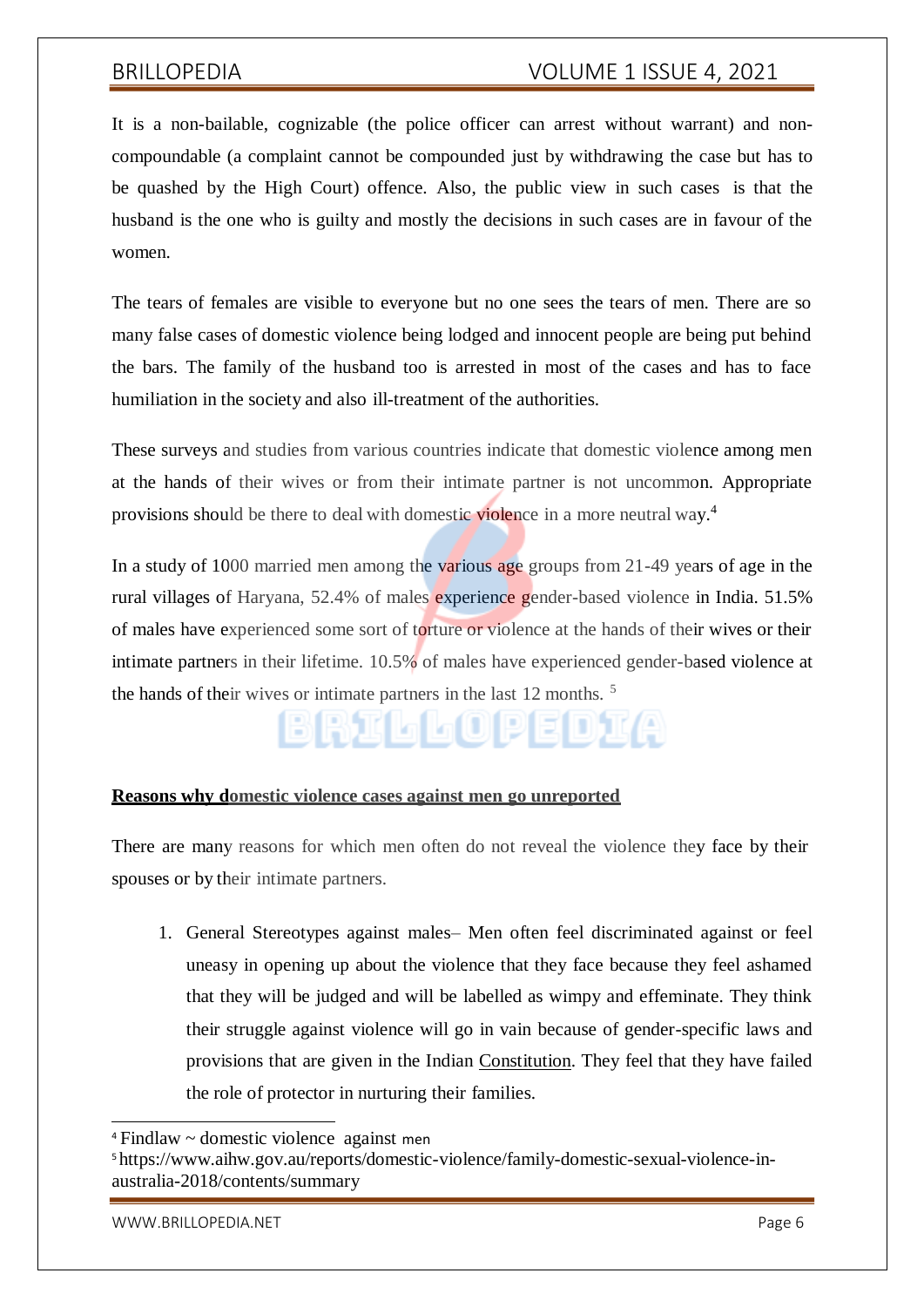- 2. Fear of fake cases– Men often feel that revealing the violence can cause unnecessary nuisance and they do not want to face the legal consequences because of the gender-biased or gender-specific laws in our Constitution. They feel that they have to leave their families and they don't want to lose custody of their children which is often a cumbersome process.
- 3. Societal and family pressure– Most of the Indians continue to live with their families even after their marriage. Because of this factor, men feel ashamed of opening up about the violence. The society also plays a crucial role in nurturing gender biased laws and stereotypes against a particular gender.
- 4. Denial– Mostly people feel that domestic violence can only happen to a woman. And they live in denial when they get to know that man can also be a victim of domestic violence. So, basically, people never really want to talk about it.

# **Maintenance of wife by the husband**

Section 125 of the [Code of Criminal Procedure, 1973 m](https://indiankanoon.org/doc/1056396/)entions that a person is supposed to maintain his wife, children and his parents who are unable to maintain themselves. Even if the wife earns, that income is not enough to support her and the husband has to provide for her needs.

Section 37 of the Special Marriage Act provides that the husband has to maintain his wife from his property after divorce until there is a change in her circumstances like she is remarried or has turned immoral.

Section 18 of the Hindu Adoption and Maintenance Act states that a Hindu wife has a right to be maintained by her husband throughout her lifetime.

These all laws which are mentioned above provide for the maintenance of a wife by her husband but no provisions are there which talk about a husband being maintained by his wife. There may be a situation where the husband can also need maintenance but that criteria is not provided in the above-discussed provisions.

Even though the Hind Marriage Act appears to be gender-neutral but again all other laws such as Section 125 of CrPC, Hindu Marriage, and Adoption Act are still gender-biased and compels a duty upon only men to maintain his wife and children.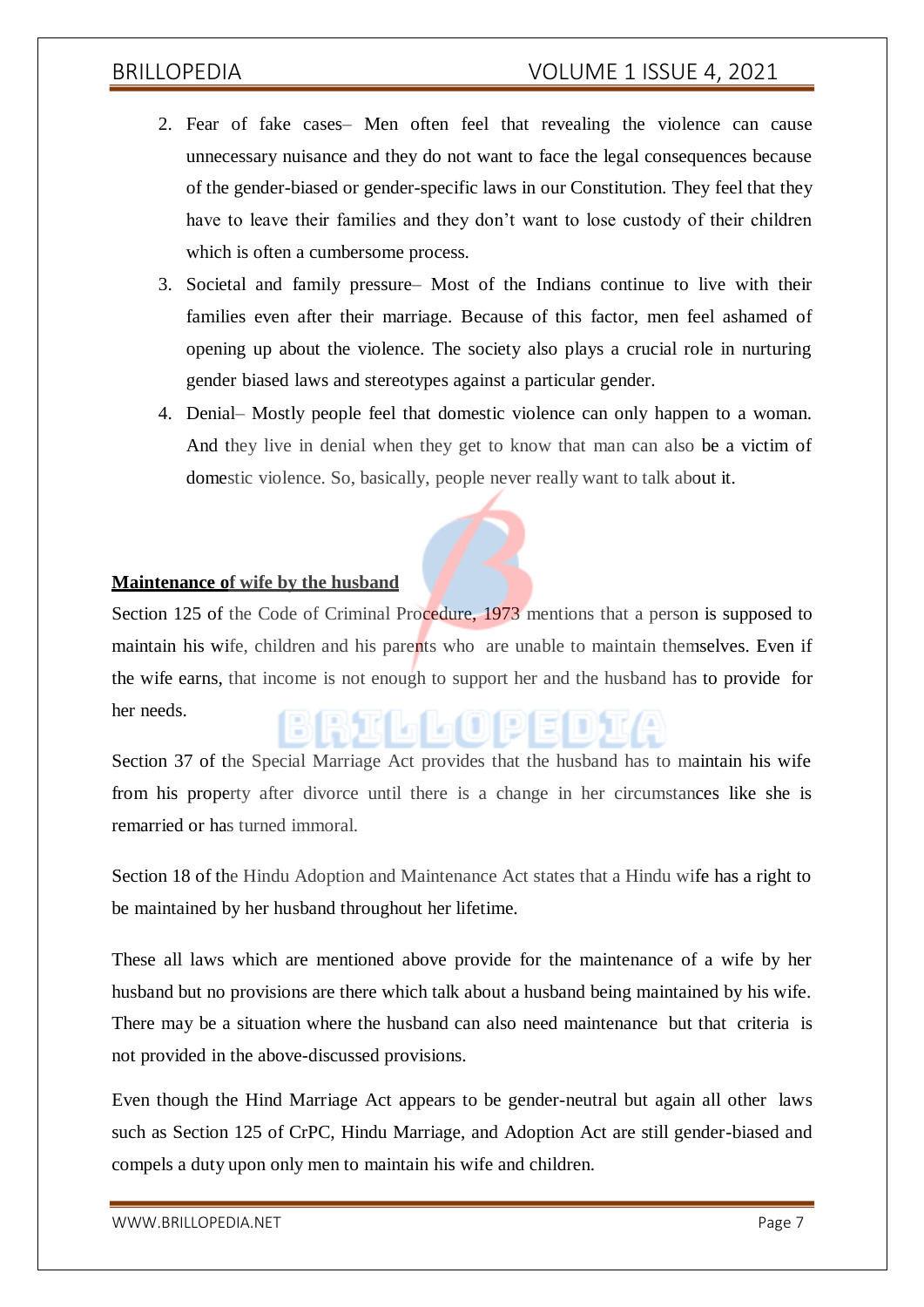## **Sexual assault against men( non- centrical law):-**

According to the definition given by World Health Organization, child sexual abuse is the involvement of a child in sexual activity that he or she does not fully comprehend, is unable to give informed consent to, or that violates the laws or social taboos of society. There is an unending silence around this subject and a very large percentage of people feel that child sexual abuse happens only to  $\text{girls}^6$ 

When we compare the amount of information available on the internet, we will find that most of the information on this topic is related to sexual assault of women. This is because it is difficult to gather information on the experiences of men who have faced sexual assault at some point in their lives. If we search 'Rape in India' on Wikipedia, the first line itself talks only about the rape of women. It says, "Rape is the fourth most common crime against women in India." It is important to address the issue such as rape, but we also need to know that rape and sexual assault is a gender-neutral crime and happens to men too. Focusing merely on the problems faced by one gender and neglecting the problems of the other is not fair or just in any way. It is unjust and unfair for the males to suffer because of a false belief that they cannot be sexually harassed.

The Judgment by the Supreme Court that decriminalized the consensual sexual relations between adults of the same gender, which was a crime under Section 377 of the Indian Penal Code, is still looked down upon by many people in India who still consider homosexuality a taboo and a disease which means that the homosexuals still have a long road to travel in order to be empowered and given their rights. Therefore, in a country like India, where two years back, people were not even ready to accept homosexuality as a natural phenomenon and believed it to be a taboo, the idea of a male member of the society being raped, by any gender, still has a long way to go before it gets recognized by the people.

The question, "Are men and boys raped and sexually harassed too?" was asked in the questionnaire which had 115 responses. Out of 115, 107 people agreed that men and boys can be sexually assaulted too, whereas, 8 people answered otherwise. 2 of them had their own opinion, which was, "In rare cases… 30-40 percent cases…But complaints are not recorded.", "Sometimes, not many times, as compared to women."<sup>7</sup>

<sup>6</sup> https:/[/www.urbandictionary.com/define.php?term=Toxic%20Masculinit](http://www.urbandictionary.com/define.php?term=Toxic%20Masculinit)

<sup>7</sup> https://ccsindia.org/indias-law-should-recognise-men-can-be-raped-too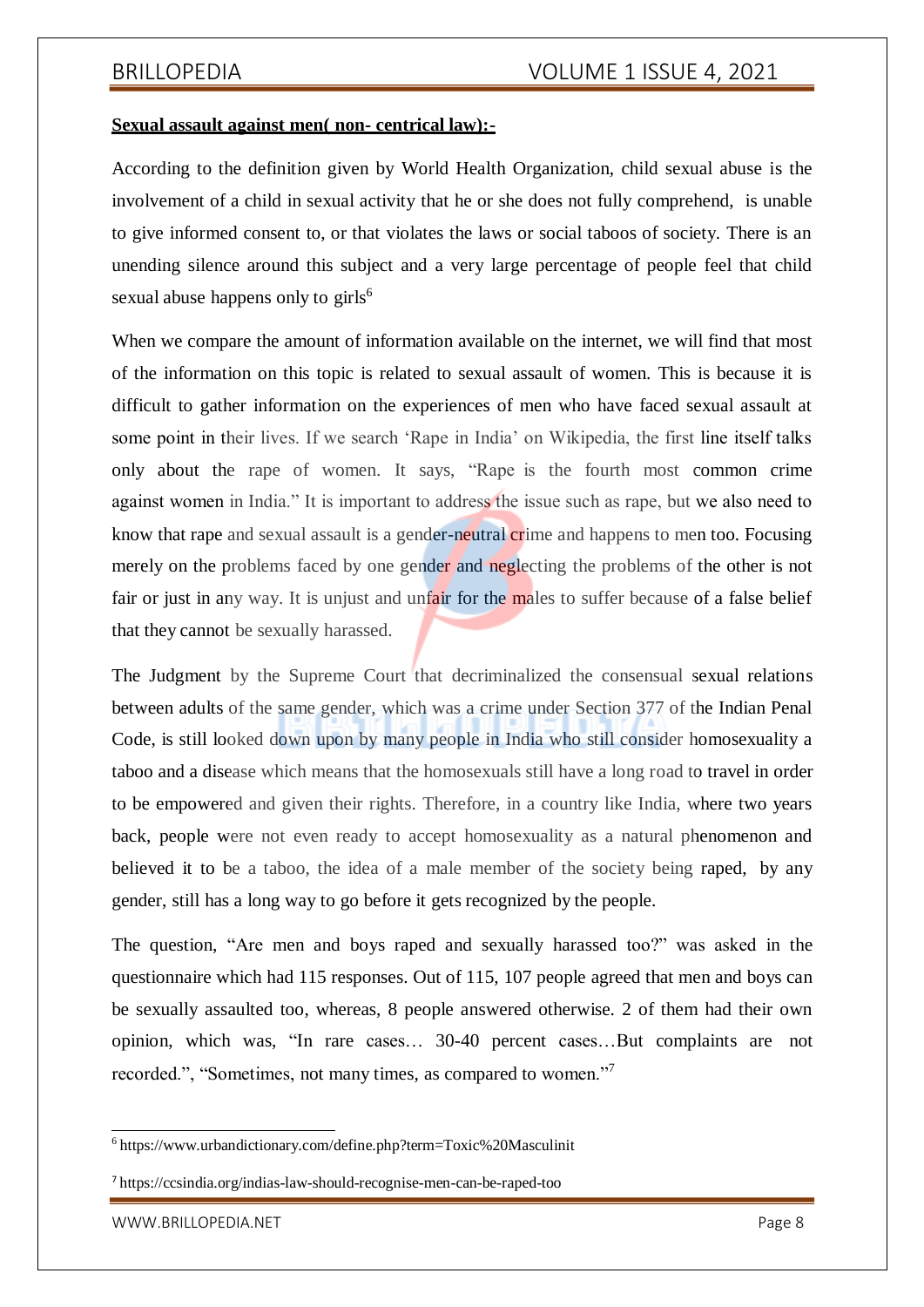According to the responses of the survey, sexual assault of men and boys exists, but it is not as common as sexual assault of women and girls. As is also written by one of the person who answered the survey, "sexual assault of men and boys happen sometimes, not many times as compared to women."

According to the Crime survey for England and Wales (CSEW), "in the year 2017, till the month of March, there were 20% women and 4% men who experienced sexual assault since the age of 16, equivalent to 3.4 million female and 631,000 male victims." [The Crime Survey for England and Wales (CSEW), About Sexual Violence, Rape Crisis England and Wales]53.9% believe that rape of men and boys is not an uncommon crime and it takes place more frequently than we are aware of, whereas, 45.2% believe that rape of men is not that common and is rare.

Even though women are more prone to sexual assault than men, it does not negate the fact that men and boys are sexually assaulted too and they should be given equal importance and opportunity to report the assault and get justice because sexual assault is a gender-neutral crime and there should be no discrimination on the basis of gender, which is also a Fundamental Right under Article 15 (1) of the Constitution of India. There needs to be acknowledgment that whatever happens with a woman can happen with a man too. If a woman can face sexual harassment at workplace, a man can too. If a boss who is of any gender, asks for sexual favours from an employee, irrespective of the gender, is committing sexual harassment at workplace and there are no exceptions if the employee does not do it willingly or does not agree to it. In the above given case study, there was no proof that A had done what was asked of him by his boss, yet some people answered that A did it willingly. This is because they presumed that since he was a man, he got an opportunity of getting sexual with a woman and he took it. Here, it is only 2 out of 115 people, but all over the world, there will be more out of 7.8 billion people.

# **Is "Rape is patriarchal" ?**

Rape in general defined as the crime committed by men against women. It has been conceptualized as sexual victimization of women by male preparatory that manifest the rapesupportive patriarchial society. However, in reality, it has been found that there is a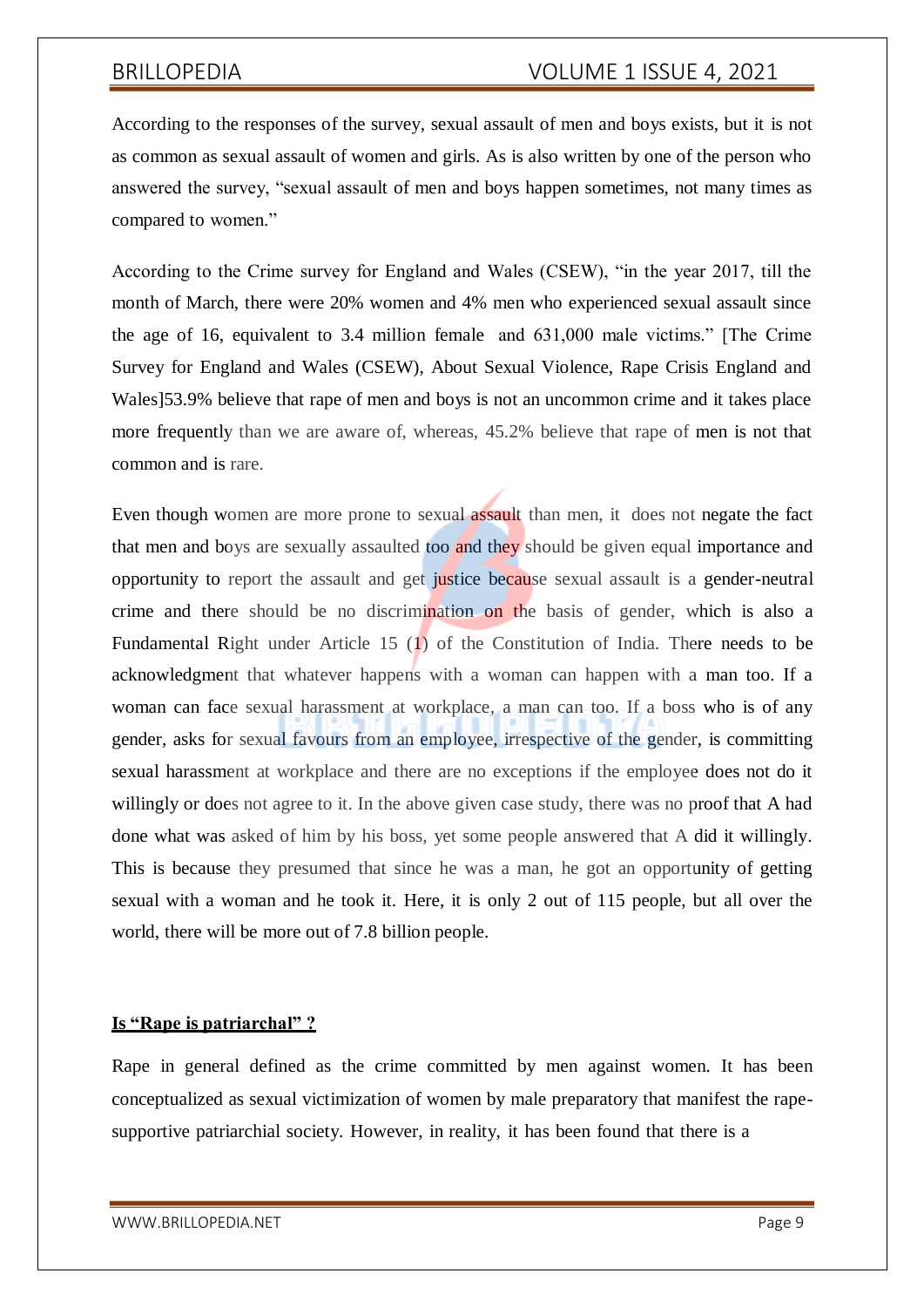significant number of rapes and other sexual violence victims are male too but the mindset that rape cannot happen with men distanced these rape survivors from the research spotlight.

The rape of males is seen as taboo in the society which has a negative connotation among heterosexual men. The rape of males is always seen with the perspective of manliness and masculinity. Consequently, most of the victims feared to report sexual assault they experienced.

# **Men are not Vulnerable**

In the male dominant society like India and Pakistan. Men are seen as the strongest of all because of which they are not supposed to do the things that go against their manliness, not even allowed to openly cry. This perception of society that men are strongest among human beings depicts that males cannot be raped nor even that they are vulnerable to it. These societies believe that only women can be raped.

# **Men rape in Different countries**

In the UK, initially "Criminal Justice and Public Order Act, 1994" made changes in laws regarding rape that removed buggery from the statue and add the term "non-consensual anal as well as vaginal penile penetration". Through this act, it was for the first time effort was made to recognize the rape of males in the UK legal system.<sup>8</sup>

Later "Sexual Offences Act, 2003 (England and Wales)" redefined it further, to include even non-consensual penetration through the mouth and removed the vague provision of indecent assault. However, the definition of rape still requires penile penetration. Hence, rape laws of the UK are still not gender-neutral as women cannot be penalized for raping men as per the current definition.

In Scotland, the "Sexual Offences (Scotland) Act, 2009" brought serious changes in their rape laws and redefined it as:

<sup>8</sup> (PDF) The scope of male rape: A selective review of research, policy and practice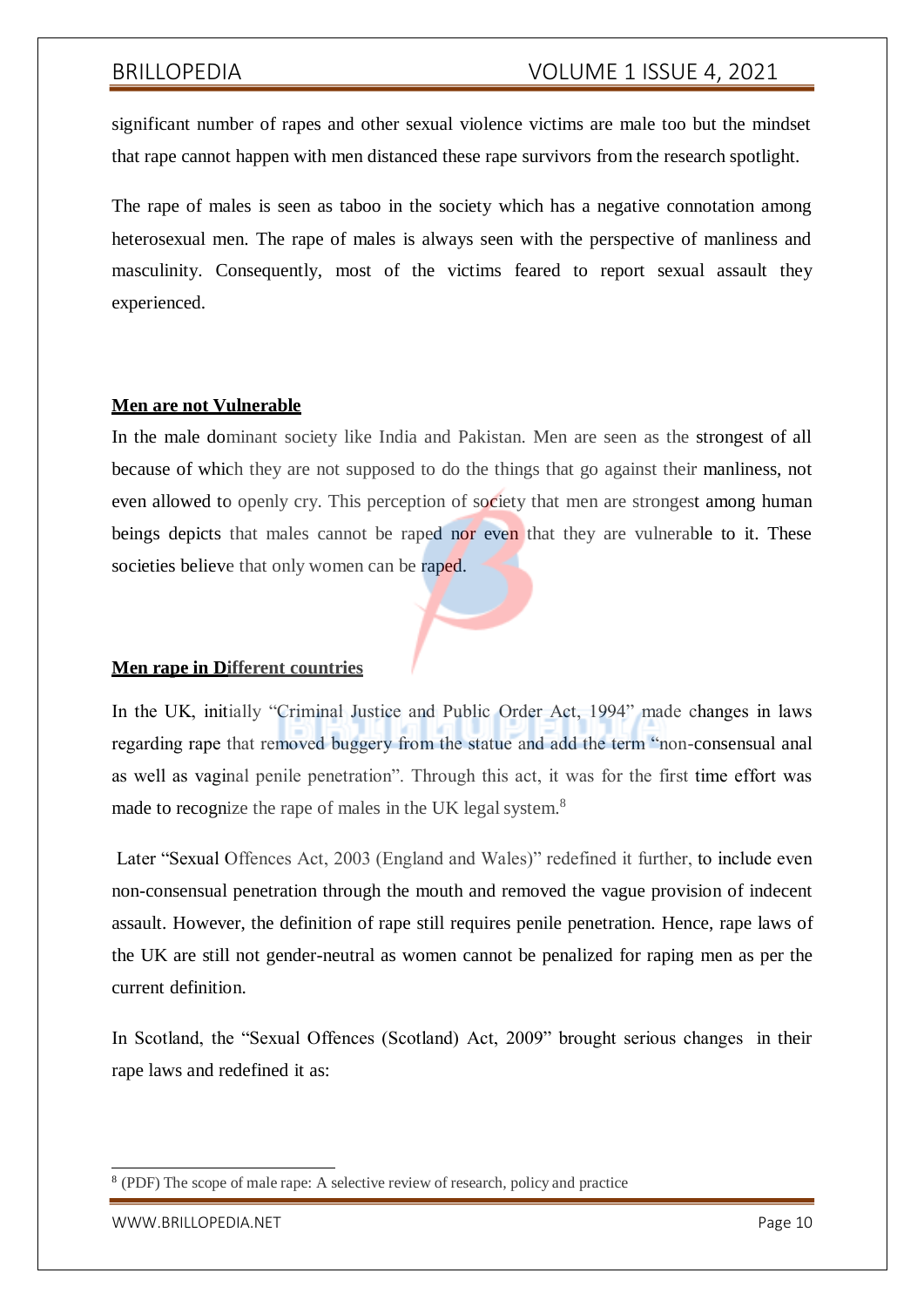The intentional or reckless penetration of the penis (to any extent) into the vagina, anus or mouth of another person, without that person consenting and without any reasonable belief that consent was obtained" Despite the changes in rape and sexual offences of these countries, there are still some countries like India, Pakistan where rape is continued to be seen as a gendered crime.

# **Male Rape and Indian Laws**

In India rape is considered as the act of penile penetration, or any foreign object into the vagina without the consent of women or girl. Sec  $375<sup>9</sup>$  of IPC mentions about rape as **"**sexual intercourse with a woman against her will, without her consent, by coercion, misrepresentation or fraud or at a time when she has been intoxicated or duped or is of unsound mental health and in any case, if she is under 18 years of age". If we analyse the definition then we find that it makes two clear, albeit subtle inferences:

- A rape offender is necessarily a man.
- A victim of rape is necessarily a woman.

Hence, the whole definition is considering the rape of only women and there's no clause for the rape of male. It manifests that in India there's no particular law if a male rapes another male or a female rapes a male. At, the most they can be sodomised under sec 377<sup>10</sup> of IPC that is modelled on Buggery Act, 1533 where unnatural sex is an "Act against god".<sup>11</sup> Except for this section, all other laws and sections are meant only for females. This Inequality in the treatment of rape of male from rape of female affecting the equalitarianism of our constitution. Though there's POCSO ("Protection of Children from Sexual Offences") for the sexual assault of male child such provision does not exist for an adult male. There's no reason, why instances of sexual assault on a male child are treated differently from a similar act committed against an adult male. If we made the provision for the rape of male child then why can't we make similar provision for men also? The basic idea behind it is men in India considered as invulnerable and as ones who use their power to exploit women. However if we consider the ground reality that is reflected in the survey of Insia Dariwala which surveyed

<sup>9</sup> Indian Penal Code 1860, Sec 375

<sup>&</sup>lt;sup>10</sup> Indian Penal Code 1860, Sec 377

<sup>11</sup> Rituparna Chatterjee, "The mindset is that boys are not raped": India ends silence on male sex abuse, The Guardian, May 23, 2018, https:/[/www.theguardian.com/global-development/2018/may/23/indian-study-male](http://www.theguardian.com/global-development/2018/may/23/indian-study-male-)sexual-abuse-film-maker-insia-dariwala Gazala Parveen, "Ought The Rape/Sexual Assault Law In India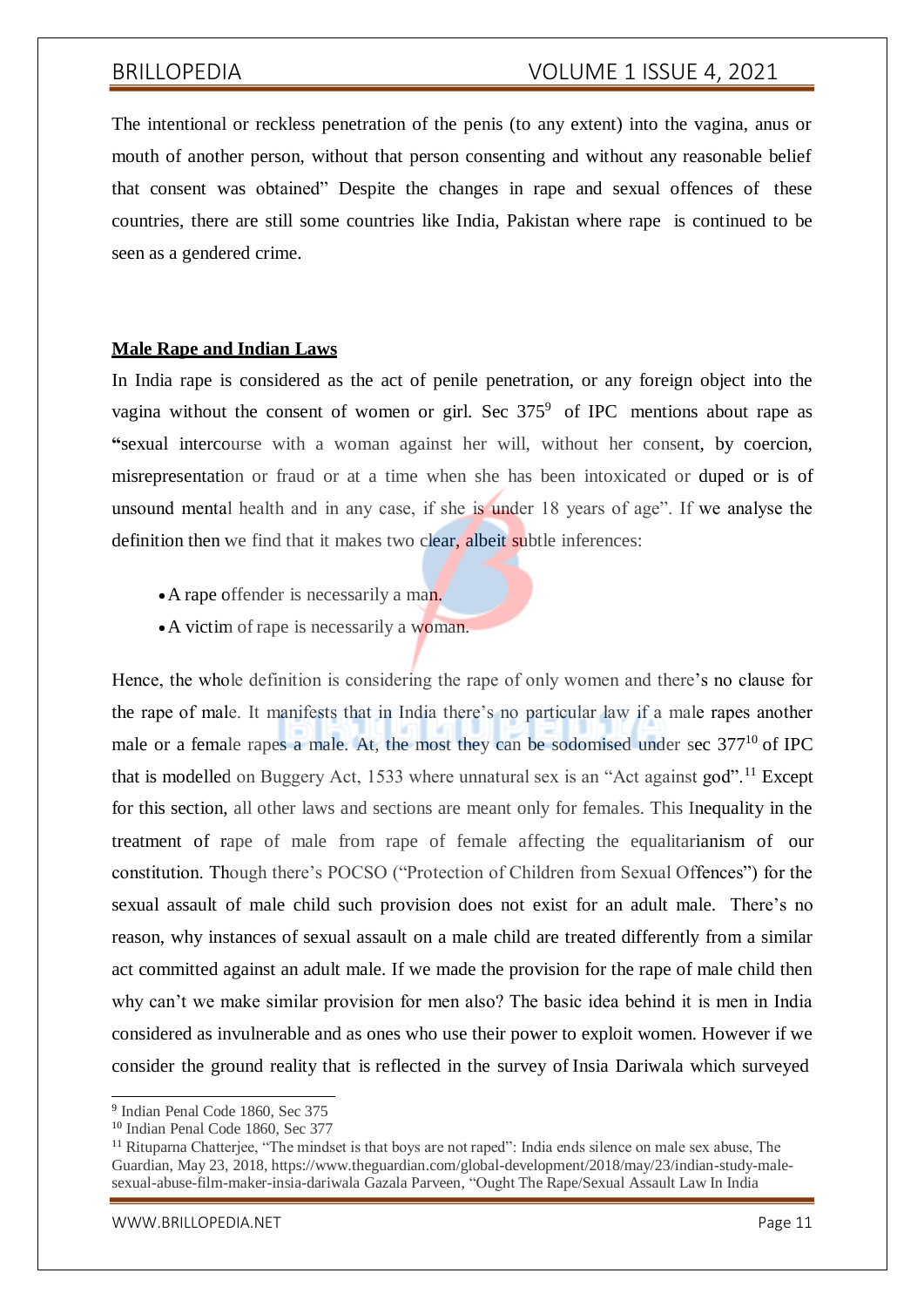1500 male out of which 71% of men surveyed said they were abused, 84.9% said they had not told anyone about the abuse and The primary reasons for this were shame (55.6%), followed by confusion (50.9%), fear (43.5%) and guilt (28.7%).

# **Gender Neutrality of Rape Laws**

The 172nd law commission of India in March 2000 recommended that rape laws in India should be made gender-neutral to protect male victims too. The underlying principle behind it is a presumption that offence of rape will be desexualized and the stigma attached to it will vanish. However, the government did not act to implement the suggestions. Later in 2017, a PIL was filed at the Delhi High Court by adv. Sanjiv Kumar, which challenged the constitutionality of the rape laws under the Indian Penal Code (IPC). In his petition he stated:

"Gender neutrality is a simple recognition of reality — men sometimes fall victim to the same or at least very similar acts to those suffered by women...Male rape is far too prevalent to be termed as an anomaly or a freak incident. By not having gender-neutral rape laws, we are denying a lot more men justice than is commonly thought."

On the same reasoning on July 2019 KTS Tulsi, a senior lawyer and Parliamentarian in the Rajya Sabha also brought a gender-neutral bill ("Criminal Law Amendment Bill, 2019") before parliament to make the rape laws gender-neutral in India. As per him:

"Law needs to be balanced. The balance has been disturbed. All sexual offences should be gender-neutral. Men, women, and other genders can be perpetrators and also victims of these offences. Men, women and others need to be protected."

The basic idea behind the bill is to propose necessary changes in Indian Penal Code (IPC), the Criminal procedure Code and the Indian Evidence Act so that the gender-specific words like "any man" and "any woman" likewise, mentioned in 354A, 354B, 354C, 354D, 375 and 376 of IPC to be replaced by gender-neutral words like "any person". This would provide protections to all gender i.e women, men and transgender. Addition to it also talks about the insertion of sec 375A in the IPC that defines sexual assault as "intentionally touches the genitals, anus or breast of the person or makes the person touch the vagina, penis, anus or breast of that person or any other person, without the other person's consent except where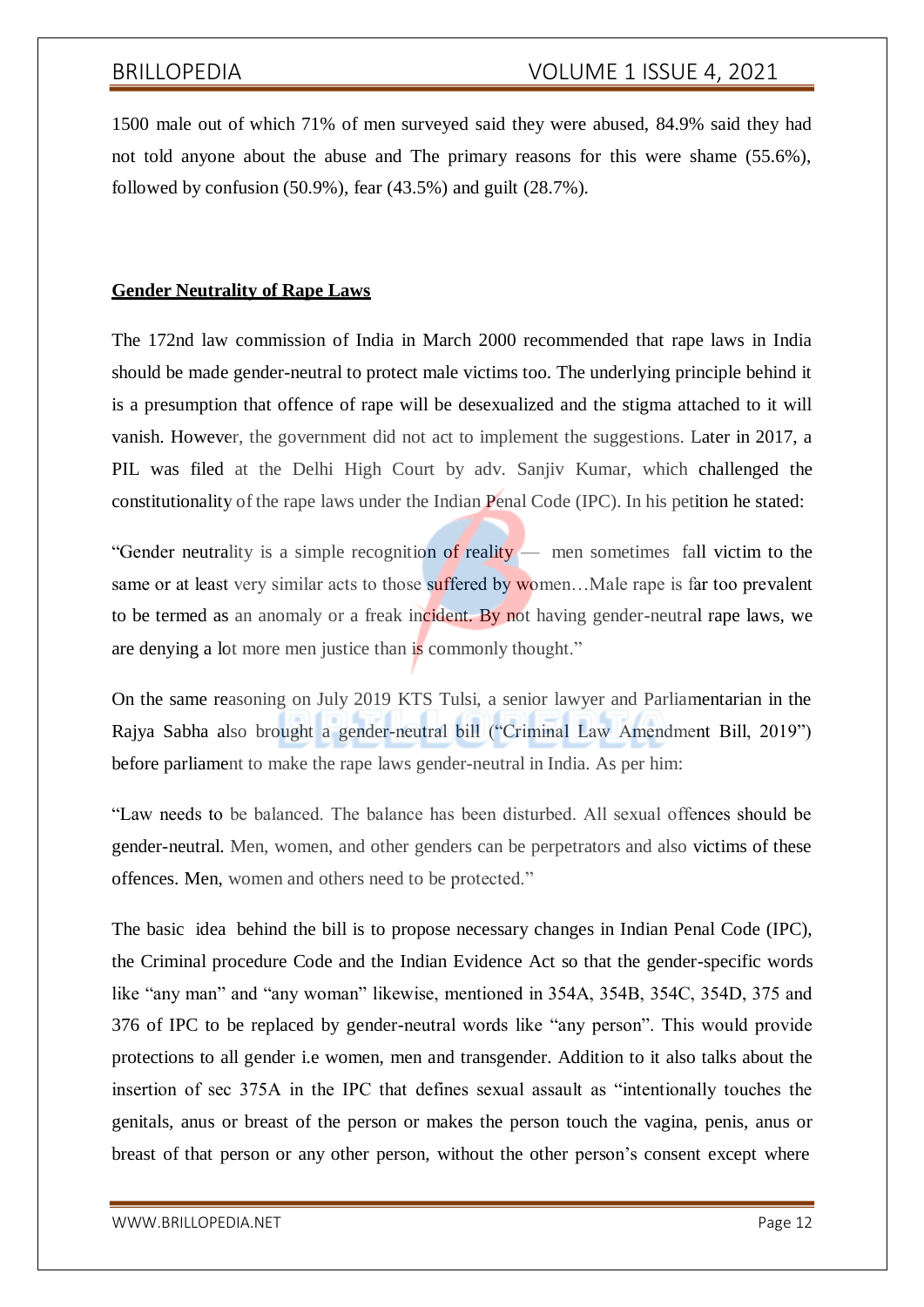such touching is carried out for proper hygienic or medical purposes." This section ensures that not only inappropriate touching of female parts constitute sexual assault but inappropriate touching of the male part also constitutes it. Further, this bill also calls for the insertion of section 8A in section 354 of IPC which defines modesty

# **Women's Sexual Purity Is More Important than Men's**

Linked to the idea that men have an uncontrollable sex drive is the idea that women do not have a strong sex drive and should be, in some ways, protected from sex. Traditional views held that a woman's worth was determined, at least in part, by her sexual purity and that rape was wrong, either fully, or in part, because it led to a loss of honour for the raped woman's family or community, and/or to the loss of the woman's monetary value to her father.

## **Judgments**

## **Dr N.G. Dastane v S Dastane**

In this [case, t](https://indiankanoon.org/doc/62494/)he Supreme Court held that although it is supposed that the one who is stronger commits physical cruelty towards the other i.e. a husband toward his wife. But women, as well as men both, are capable of causing mental cruelty towards their partners.

# **Rajesh Sharma & others v State of Bihar**

In this [case, t](https://indiankanoon.org/doc/182220573/)he court laid down certain directions to prevent the misuse of Section 498-A of IPC. The court gave directions to set up a Family Welfare Committee in each district by District Legal Services Authority and to look into the cases of domestic violence reported under Section 498-A of IPC for a month before making any arrest. The Committee would comprise para legal volunteers, social workers, retired persons who should be given basic training for doing the task.

# **Mamta Namdeo v. Ghanshyam Bihari**

In Mamta Namdeo v. Ghanshyam Bihari Namdeo, AIR 2013 CHH. 89 case, the couple were married as per Hindu Rites sometime in June 1994. During this period, four children were born from the wedlock, out of which one has died and three are alive and living with their father. According to the husband, she expressed unwillingness to live with him, as she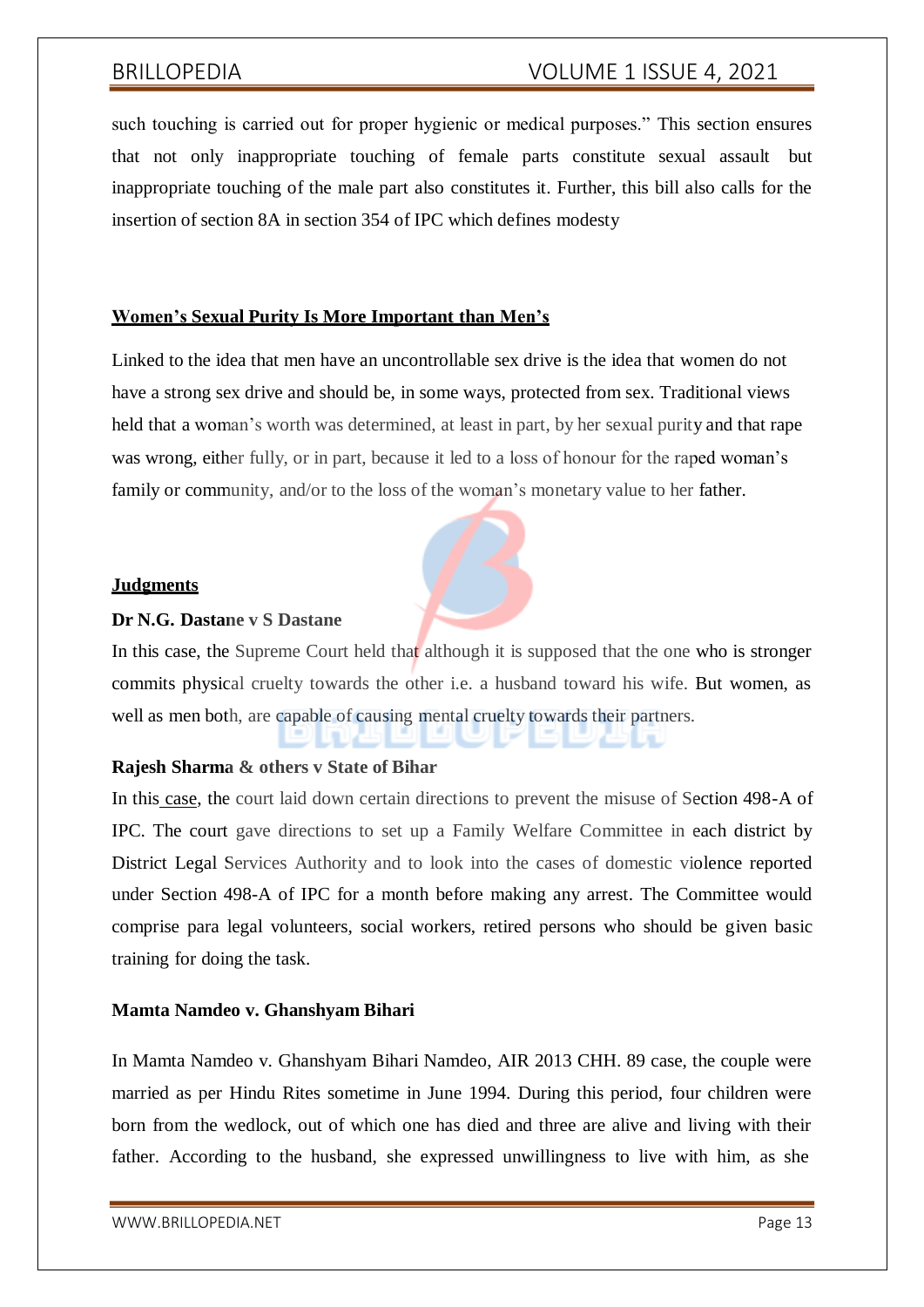wanted to marry another person. She was in habit of abusing, misbehaving and threatening to inflict in false criminal cases including dowry cases. Then they started to live in separate rooms and then he was forced to file a divorce petition.

# **How men can cloak**

Men, because of toxic masculinity and their stereotyped upbringing that men are not soft, are believed to be the more aggressive gender than women. Even though it is likely that all the genders respond and cope up with sexual assault and rape similarly, that is, suicidal, shame, guilt, depression, trauma, fear, confusion, self-blame, etc, men are more likely to become more aggressive and respond towards such incidents through anger than women. This not only affects them but also their whole family and people close to them because this anger is sometimes taken out on them. They become frustrated because it is difficult for them to comprehend what happened to them, and most importantly, how is it possible that something like that happened to a man like himself who was always made to believe that he is strong and manly and nothing as such can happen to him. Male victims of rape and sexual assault are also more prone to become addicts and alcoholics. They may start feeling that they are not man enough or there could be fear of homosexuality.

"Male physiological reactions during a sexual assault may also make it more difficult for a male survivor to recognize that he was sexually assaulted. Some men may have an erection or may ejaculate during a sexual assault, and may later feel confused that perhaps this means that they enjoyed the experience, or that others will not believe that they were sexually assaulted. In reality, erections and ejaculations may be purely physiological responses, sometimes caused by intense fear or pain. In fact, some perpetrators will deliberately manipulate their victim to orgasm, out of a desire to completely control their victims. The perpetrator can continue this manipulation after the assault to coerce the survivor away from reporting or seeking help. A physical reaction of an erection or ejaculation during a sexual assault in no way indicates that the man enjoyed the experience or that he did something to cause it or permit it."

The legislations which are women-centric in nature and are inflexible should be examined properly to remove any loopholes if present in them.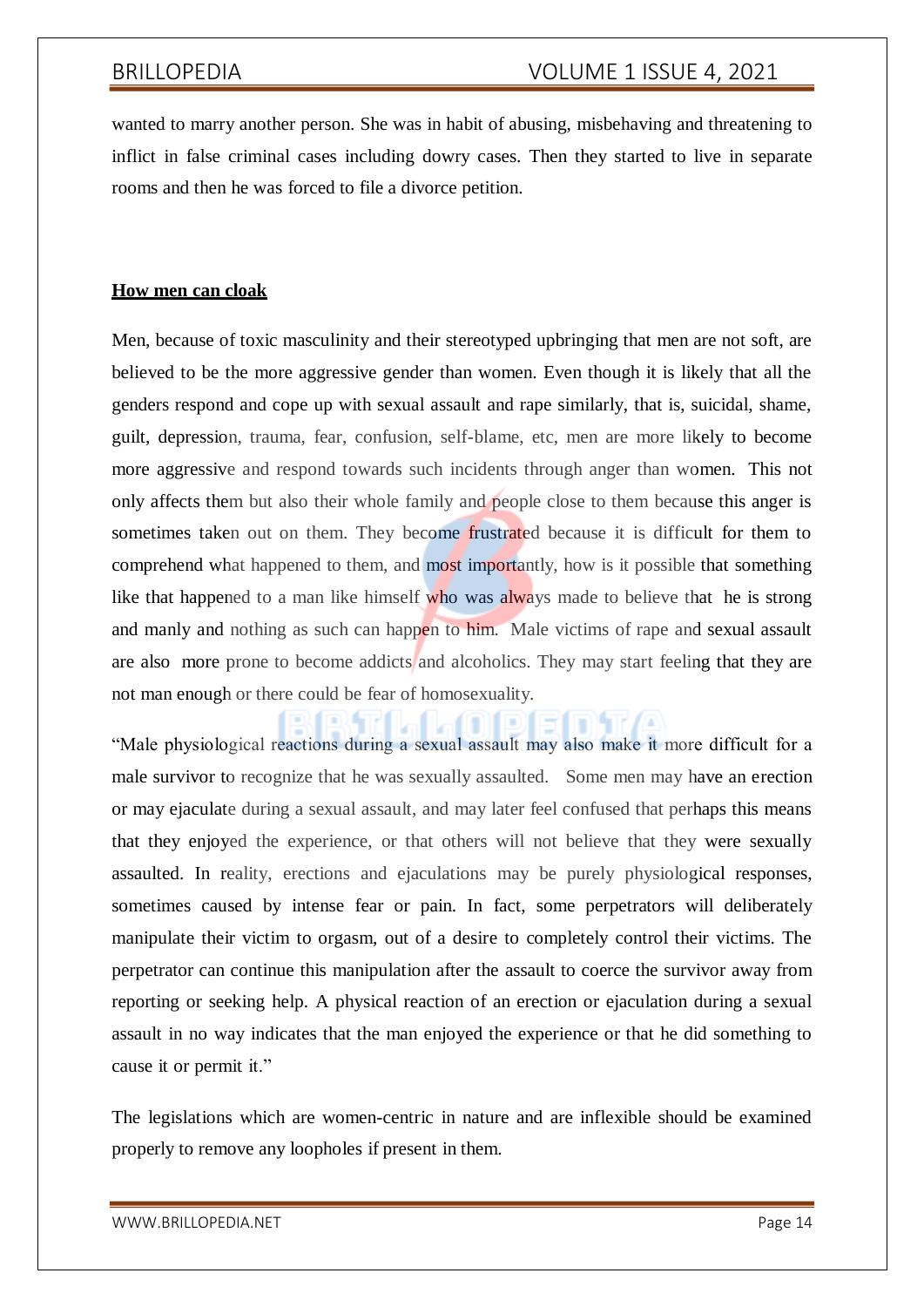There is a need to protect women so no harm is there in making women-centric laws but the point to be kept in mind is that if any legislation is made to help the women victims it should not destroy an innocent male's life. The legislation should be made keeping the rights of both males and females in mind.

The dowry laws are strictly implemented against the groom's family but still, there are cases related to the same. The reason for its existence is that only the people who take dowry are punished and not the bride's family who is giving dowry which is also a crime under the Dowry Prohibition Act. Mostly, the people who give dowry are the ones who ask for dowry. So it is necessary that the laws are properly implemented.

# **Conclusions**

It is an accepted academic stand that sexism is systematic and structural, and that it involves the subordination of one group as a whole by another group which enjoys power and advantage in the system. The locus of sexism is primarily in the system of framework, not in the particular act. It is the patriarchal system itself which places the extra responsibilities on the male, and it may be the price that same men are paying for their overall advantageous position in the society. However, one must agree that the overall greater severity of the first sexism (sexism against women) does not imply that the second sexism (sexism against men) should be denied, ignored or tolerated. Some new cases like Lucknow case of cab driver and many other when women assault or we can say torture men and, sexual assault and rape and the stereotype that rape is patriarchal and can happen only to women and girls because men are strong and cannot be victims of such crimes. The toxic mentality of the society needs to be changed and the truth should be revealed to everyone and the sooner it is done, the better

Women – orientated laws are made to protect women from abuses in society. It was the need when they were implemented and still the need exists. But along with it, it is also necessary to see that no one who is innocent is getting harmed by such laws in any war whatsoever. Also, a tedious job in the hand of the judges to see that the approach of the society that the women are the ones who are always the victims in women-centric laws should not affect them when they are delivering their judgment

With regards to the existence of both male and female survivors, the US's Centers for Disease Control in Atlanta has estimated that 18.3% of American women and 1.4% of